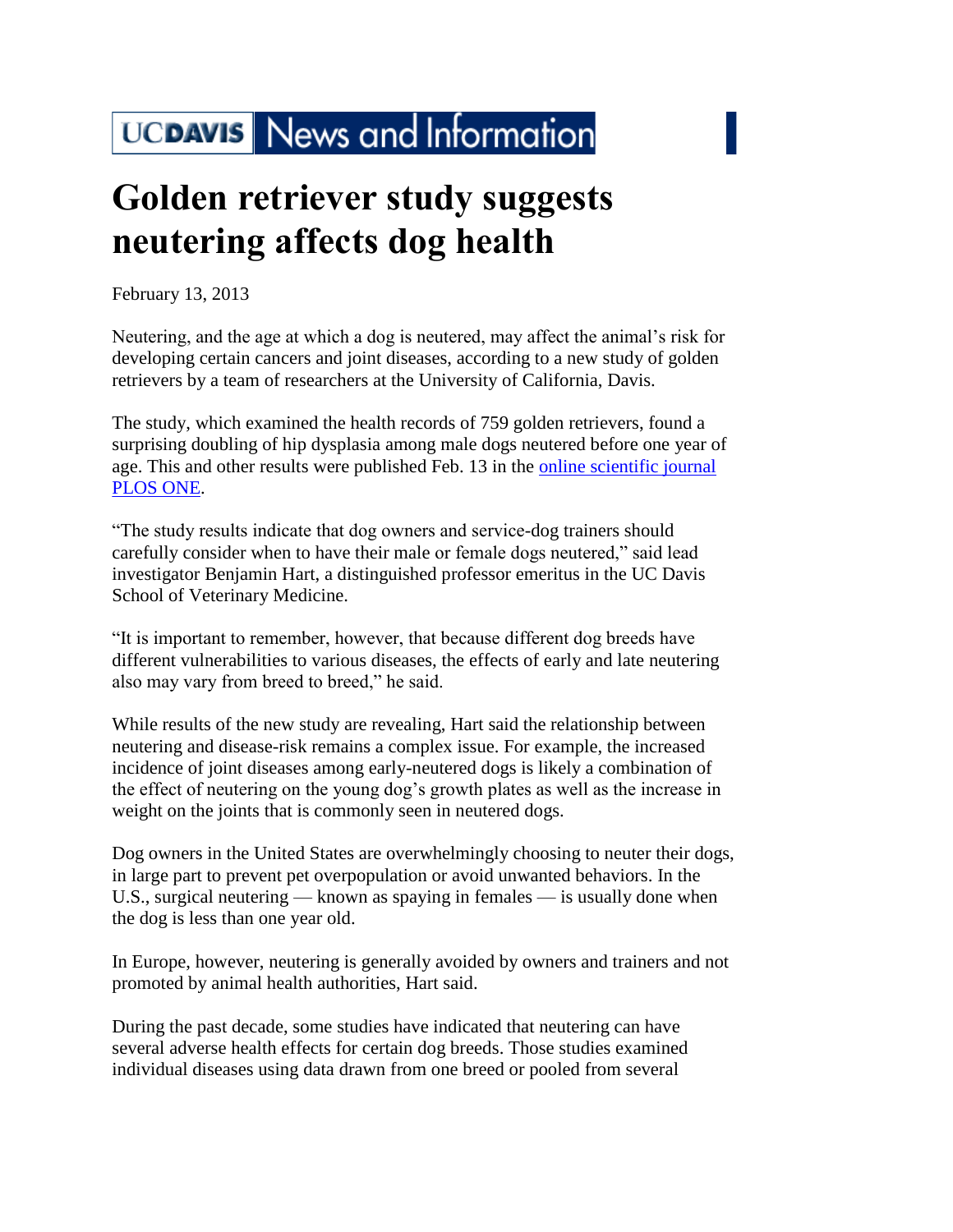breeds.

Against that backdrop, Hart and colleagues launched their study, using a single hospital database. The study was designed to examine the effects of neutering on the risks of several diseases in the same breed, distinguishing between males and females and between early or late neutering and non-neutering.

The researchers chose to focus on the golden retriever because it is one of the most popular breeds in the U.S. and Europe and is vulnerable to various cancers and joint disorders. The breed also is favored for work as a service dog.

The research team reviewed the records of female and male golden retrievers, ranging in age from 1 to 8 years, that had been examined at UC Davis' William R. Pritchard Veterinary Medical Teaching Hospital for two joint disorders and three cancers: hip dysplasia, cranial cruciate ligament tear, lymphosarcoma, hemangiosarcoma and mast cell tumor. The dogs were classified as intact (not neutered), neutered early (before 12 months age), or neutered late (at or after 12 months age).

Joint disorders and cancers are of particular interest because neutering removes the male dog's testes and the female's ovaries, interrupting production of certain hormones that play key roles in important body processes such as closure of bone growth plates, and regulation of the estrous cycle in female dogs.

The study revealed that, for all five diseases analyzed, the disease rates were significantly higher in both males and females that were neutered either early or late compared with intact (non-neutered) dogs.

Specifically, early neutering was associated with an increase in the occurrence of hip dysplasia, cranial cruciate ligament tear and lymphosarcoma in males and of cranial cruciate ligament tear in females. Late neutering was associated with the subsequent occurrence of mast cell tumors and hemangiosarcoma in females.

In most areas, the findings of this study were consistent with earlier studies, suggesting similar increases in disease risks. The new study, however, was the first to specifically report an increased risk of late neutering for mast cell tumors and hemangiosarcoma.

Furthermore, the new study showed a surprising 100 percent increase, or doubling, of the incidence of hip dysplasia among early-neutered males. Earlier studies had reported a 17 percent increase among all neutered dogs compared to all nonneutered dogs, indicating the importance of the new study in making gender and age-of-neutering comparisons.

Other researchers on this UC Davis study were: Gretel Torres de la Riva, Thomas Farver and Lynette Hart, School of Veterinary Medicine; Anita Oberbauer,